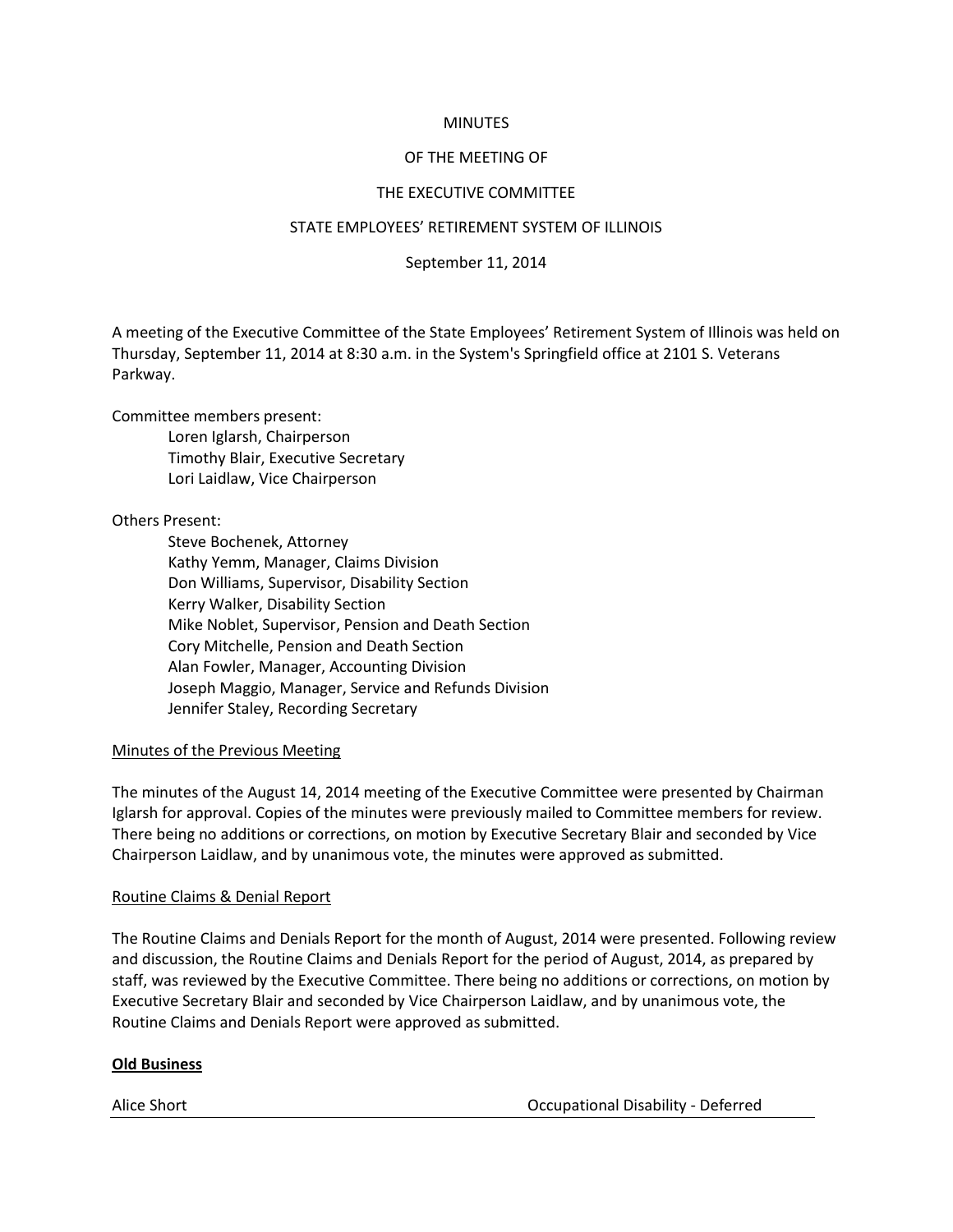Alice Short works for a state agency and was granted a medical leave of absence. Ms. Short's claim for disability benefits was previously denied based on a review of medical documentation.

Alice Short had a personal hearing at the February 6, 2014 meeting, represented by her attorney Steven W. Berg, to appeal the denial of occupational disability benefits. Based on her job duty descriptions, our medical consultant did not find Ms. Short to be disabled from performing the duties of her job. Ms. Short claimed the Job Duty Statement was not completed accurately.

At the February 6, 2014 meeting, Ms. Short's appeal was deferred and it was decided that SERS would request a new job duty statement from Ms. Short's supervisor and set up another evaluation with the System's medical consultant using the new job duty statement.

SERS received an updated job duty statement and it was sent to our medical consultant for review. Ms. Short's agency indicated that help is available to her for heavy and above the shoulder lifting. Our medical consultant reviewed the updated job description and the agency's willingness to provide assistance when needed and opined she could return to work. It was agreed that Attorney Berg will be given an opportunity to depose our medical consultant. That deposition was completed and referred to the Committee.

Attorney Berg accompanied Ms. Short to the July meeting. He signed a Waiver of Procedures form in regards to Ms. Short's case and introduced some additional evidence. Attorney Berg argued that the medical consultant who saw Ms. Short has never treated anyone with these problems and he (the consultant) ignored positive findings of other doctors.

Ms. Short stated that her job duty statement is incorrect and she does not always have help available to her when needed. After hearing the facts on the case, the Committee determined they would need additional medical office notes from 2007 to the present from Ms. Short's psychiatrist. Mr. Berg indicated he would get the information.

At the September 11, 2014 Executive Committee meeting, Don Williams handed out additional medical information regarding Ms. Short. The systems' attorney, Steve Bochenek, will review the additional medical evidence and make a recommendation at the next meeting.

David Harris worked at the Department of Financial and Professional Regulations before he retired. The System previously denied Mr. Harris' request to be allowed to retire under the alternative formula. Mr. Harris appealed to the circuit court and this matter was remanded to the System for additional consideration.

Mr. Rhine, Mr. Harris' attorney, and Mr. Harris was present for an 11:00 hearing via video conference from the Chicago office. A court reporter was present at the Springfield office for the purpose of creating a verbatim transcript.

Matthew Balinski, acting HR Director for IDFPR through the Administrative Regulatory Shared Service Center for the Department of Revenue, was a witness in the case, as was Alan Fowler, manager of SERS' Accounting Division.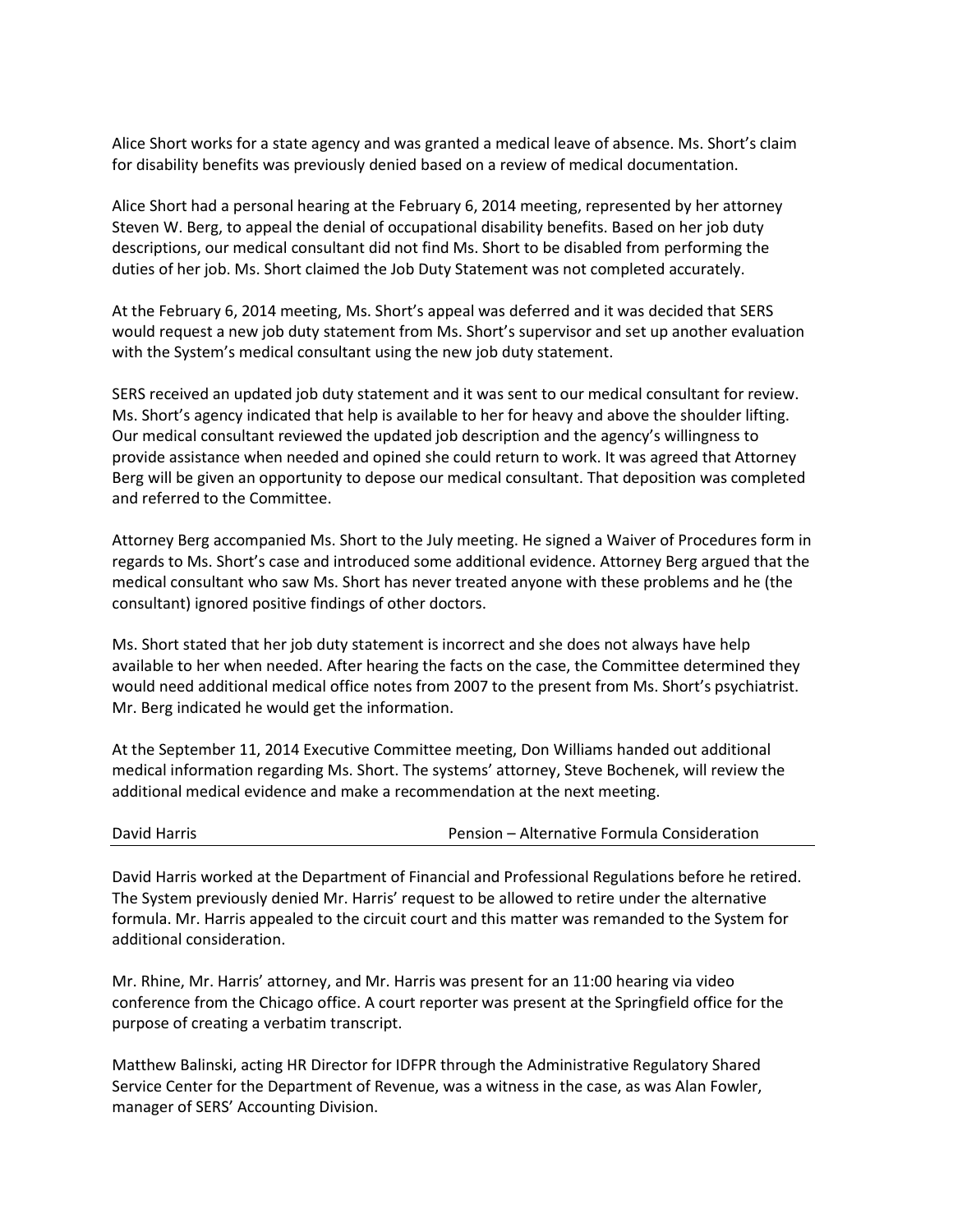This case was referred to Steve Bochenek, to develop a recommendation to present to the Committee at its next meeting.

At the September 11, 2014 Executive Committee meeting, Steve Bochenek presented a proposed recommendation. Attorney Bochenek stated, according to David Harris' agency, he was a controlled substance inspector effective January 1989. Mr. Harris did not pursue changing his title with his employing agency. It was recommended to adhere to Article 14 and follow the consent of the employing agency that he was a controlled substance inspector.

After review of the proposed recommendation and some discussion, Vice Chairperson Laidlaw made a motion to approve the recommendation and deny David Harris' request to have his date to participate in the alternative formula changed from January 1, 1989 to August 1, 1987, seconded by Chairman Iglarsh. All were in favor.

John Hartnett Level Income - RTW

John Hartnett originally retired May 1, 2003 electing the Level Income Option and subsequently returned to work September 4, 2012. Upon his return, SERS refunded his ERI contributions and adjusted his service credit. Mr. Hartnett is currently working and is contemplating retiring again.

The Pension Section is seeking advice as to whether his "second" retirement would be calculated using the level income option since his "first" retirement was based on Mr. Hartnett selecting a level income option. Attorney Bochenek previously advised the Committee that the Pension Code was silent on this question but that there were difficulties in continuing with the initial election.

At the May Executive Committee meeting, Steve Bochenek, SERS' attorney, recommended working up figures on different scenarios to propose to Mr. Hartnett. Tim will send these scenarios to Attorney Bochenek for review and consideration of whether any new policies should be adopted by the Executive Committee regarding this issue.

The Committee deferred the case until further information is received.

| Benito Walker | Disability Benefits Suspended - Deferred |
|---------------|------------------------------------------|
|               |                                          |

Benita Walker works as an Account Clerk II for the Illinois Department of Corrections at Stateville Correctional Center. She last worked on January 6, 2014 and began her medical leave of absence on January 7, 2014.

Her file went for medical review on April 22, 2014. It was at that time determined that though this member did have a medical impairment, it was established that the severity and limitations due to the impairment did not preclude the performance of sedentary work as was described. It was therefore determined that the medical evidence in file did not substantiate the presence of a disabling impairment.

Her non-occupational disability claim went before the Executive Committee April 10, 2014 and was denied. Ms. Walker disagrees with the temporary denial of her benefits and is requesting a written appeal.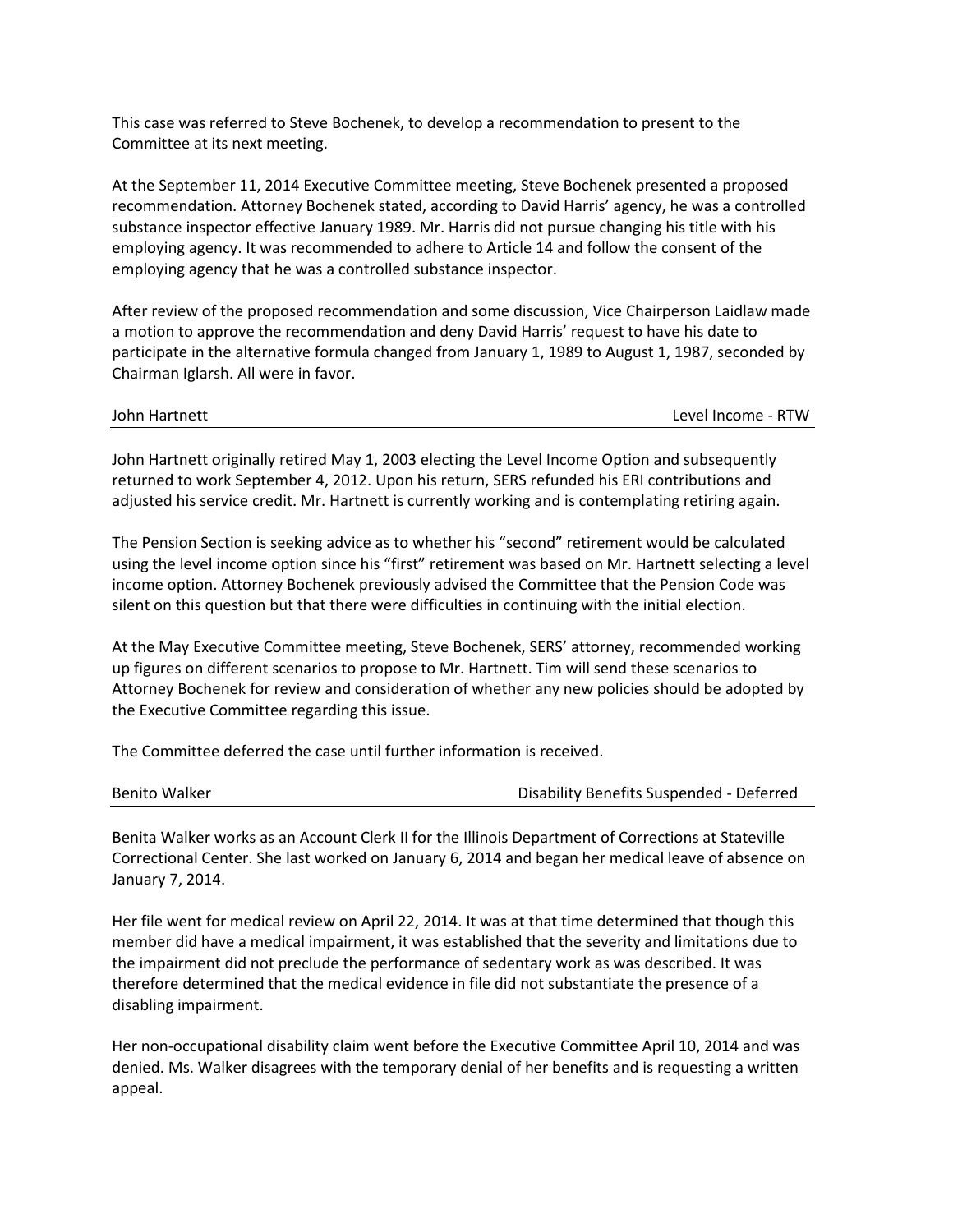At the August 14, 2014 Executive Committee meeting, after the case was discussed, Chairman Iglarsh stated that the System needed neurological notes regarding Ms. Walker before making a decision. The matter was deferred.

Aubra Hall Adult Disabled Child

Joyce Appling retired from the State of Illinois effective January 1, 2006. Upon her death on October 12, 2012, we were contacted by her son, Aubra Hall, indicating he wanted to apply for disabled adult child benefits on his mother's account.

Mr. Hall is receiving disabled child benefits from the Social Security Administration on his mother's account. When Joyce Appling originally returned her pension application she did not list any disabled adult children. Later, she listed Aubra Hall as a disabled adult child. Aubra Hall submitted medical information in order to qualify for benefits. Mr. Hall's file was reviewed by a SERS medical consultant, who stated the medical evidence in file does not establish the presence of a disabling impairment.

Mr. Hall has been unable to locate any tax forms to support his case; however, he sent in Social Security information showing he is disabled as of April 30, 1991 (now that his mother is deceased he is drawing off of his mother's account). A new medical was sent to our SERS physician to help determine if Aubra Hall is disabled from a physical and/or mental standpoint. We have not received any medical information that substantiates that Aubra Hall is medically unable to work.

Don Williams attempted to get medical information on Mr. Hall from Social Security. Social Security said they had purged the medical they had and do not have a recent medical on file. Additional attempts were made to obtain additional information to document Aubra was dependent upon his mother at the time of her death. No new documentation supporting the claim was available. Aubra did acknowledge that he was not living with his mother at the time of death.

After reviewing the information at the August 14, 2014 Executive Committee meeting, the case was referred to Steve Bochenek to develop a recommendation for presentation to the Committee at their next meeting.

At the September 11, 2014 Executive Committee meeting, Steve Bochenek brought a recommendation #2014-04 on the case of Aubra Hall. He indicated that there was no information substantiating there was any dependency by Aubra on his mother prior to her death. Two medical consultants both concluded that Mr. Hall was not disabled. One opinion was based on physical conditions and the other upon psychiatric condition.

After reviewing the case and some discussion, a motion was made by Executive Secretary Blair to accept recommendation 2014-04 and to deny Aubra Hall's request for survivor benefits, seconded by Vice Chairperson Laidlaw. All were in favor.

# **New Business**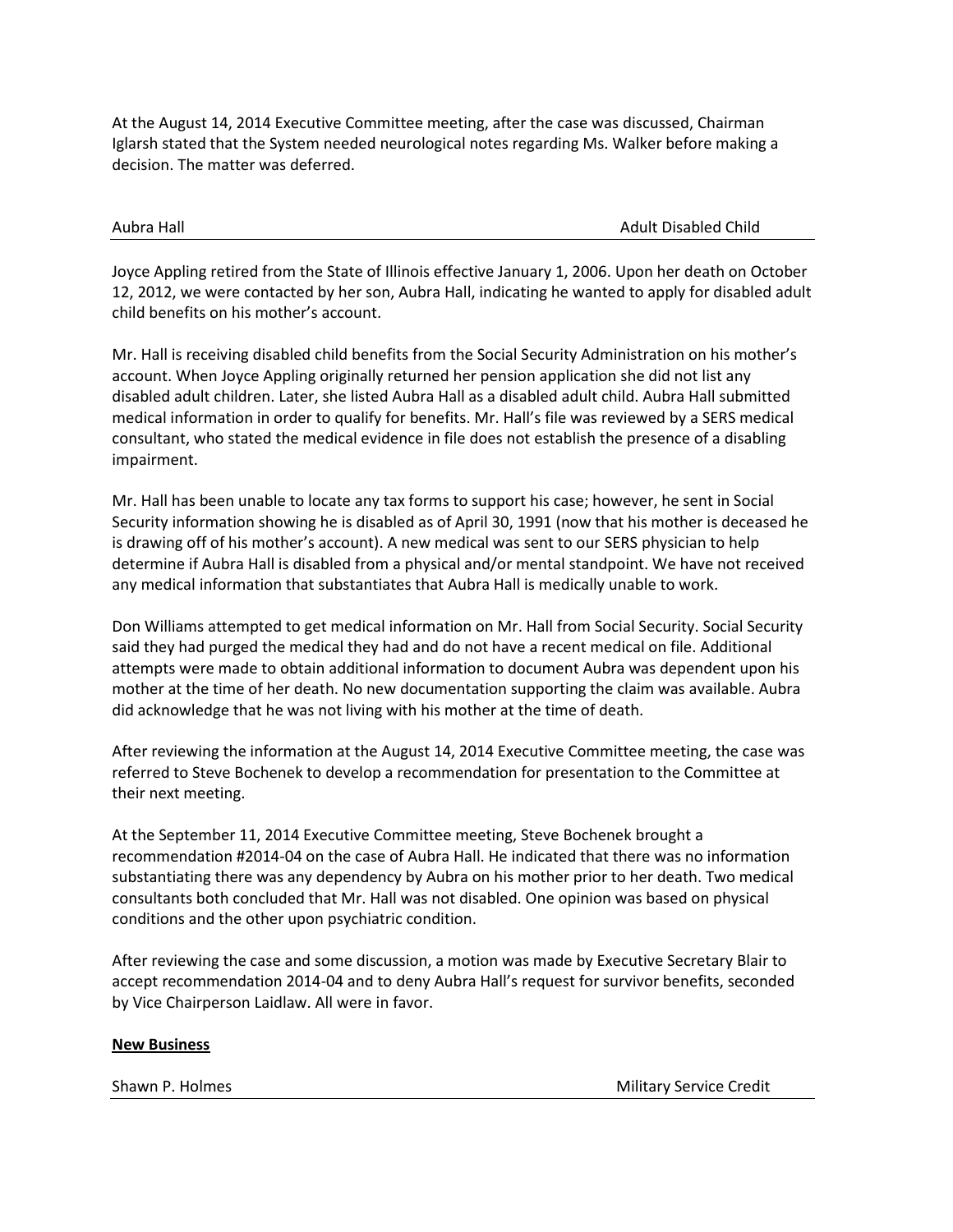Shawn P. Holmes is requesting that he be allowed to purchase 16 months of military service credit, even though he terminated employment (discharged for cause) on November 11, 2013. Mr. Holmes was advised on several occasions that he must establish military service credit while he was an employee of the state.

Mr. Holmes had a personal appeal scheduled for the September 11, 2014 Executive Committee meeting; however, he had to cancel on short notice. He will be rescheduled for the October 7, 2014 meeting.

| Michael Eurkaitis | 12 Month Waiver - Occupational |
|-------------------|--------------------------------|
|                   |                                |

Michael Eurkaitis works as an operations supervisor for the Illinois Department of Transportation. Mr. Eurkaitis was injured at work October 3, 2011. Mr. Eurkaitis had 2 periods of absence where he received workers' compensation benefits; the first period October 12, 2011 – October 26, 2011; the second period December 3, 2012 – December 19, 2012. Mr. Eurkaitis was denied due to not applying within 12 months.

Michael Eurkaitis is appealing the denial of his occupational disability benefits. Mr. Eurkaitis is requesting the 12 month filing period be waived.

After some discussion, a motion was made by Chairman Iglarsh to approve the request to waive the 12 month filing period of Mr. Eurkaitis' disability benefits. The motion was seconded by Vice Chairperson Laidlaw and all were in favor.

Lakeysha Harris 12 Month Waiver - Occupational

Lakeysha Harris is a parole agent with the Department of Corrections. She recently applied for occupational disability benefits for the time period of February 1, 2013 – April 7, 2014. Her application was denied because she did not apply within 12 months. Ms. Harris is requesting the Executive Committee waive the 12 month rule.

After some discussion, a motion was made by Vice Chairperson Laidlaw to approve the request to waive the 12 month filing period of Ms. Harris' disability benefits. The motion was seconded by Executive Secretary Blair and all were in favor.

| Dennis Pepel | Service and Refunds - Alternative Formula Request |
|--------------|---------------------------------------------------|
|--------------|---------------------------------------------------|

Dennis Pepel is requesting a written appeal before the Executive Committee. He is requesting that the 5 months layoff period be credited toward the alternative formula.

Mr. Pepel returned to work in a position under the regular formula. Senate Bill 36 states that the required employee contribution shall be based on the rate of compensation earned by the employee on the date of returning to employment after the layoff and the contribution rate then in effect, and the required interest shall be calculated at the actuarially assumed rate from the date of returning to employment after the layoff to the date of payment.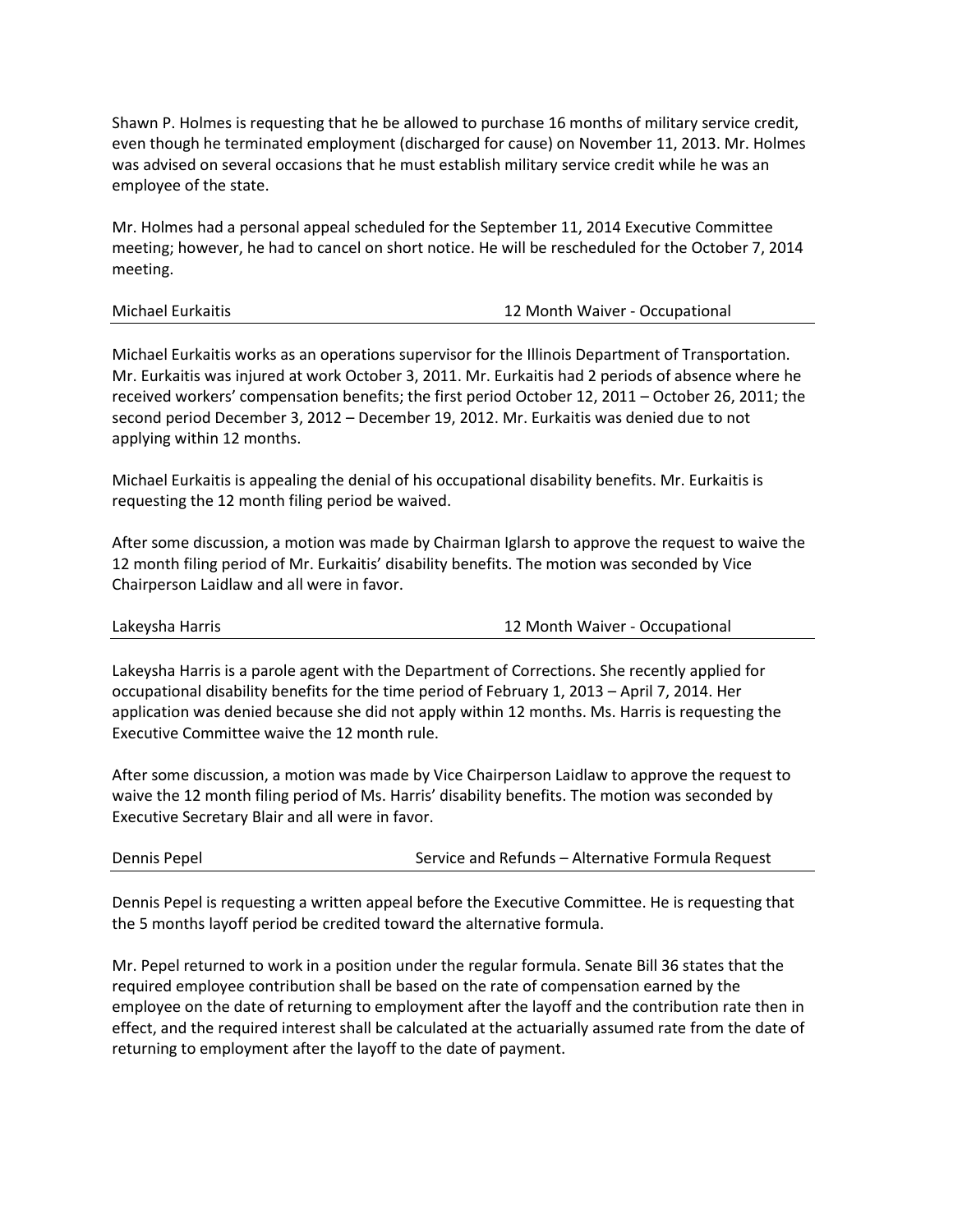After discussing the facts of the case, Executive Secretary Blair made a motion to deny Dennis Pepel's appeal to have his 5 month layoff period be credited toward the alternative formula, seconded by Chairman Iglarsh. All were in favor.

| Glenn Johnson | Pension - Re-appeal Level Income |
|---------------|----------------------------------|
|               |                                  |

Glenn Johnson's request to have the level income option revoked was heard in January 2013 and denied in February 2013 based on recommendation #2013-002. He re-appealed in May 2013 and submitted additional medical evidence to support his appeal. His request for reappeal was denied in May 2013.

He is now requesting a re-appeal with a statement from Douglas Sullivant, M.D. indicating additional medical evidence. Mr. Johnson just became aware of the new medical evidence and feels his appeal should be reconsidered on this basis.

After discussing the additional medical information, Chairman Iglarsh made a motion to approve the request for a re-appeal, seconded by Executive Secretary Blair. All were in favor.

After discussing the merits of the case, Chairman Iglarsh made a motion to deny the request to change the level income option election, seconded by Executive Secretary Blair. All were in favor.

### Bruce Chenoweth **Reciprocity Reciprocity**

Bruce Chenoweth retired December 31, 2009 and began drawing his pension effective January 1, 2010. Mr. Chenoweth is asking to have his application amended retroactively to January 1, 2010 to be allowed to take advantage of the reciprocal provisions of the law. He has one year of service with TRS from July 1970 – June 1971.

Mike Noblet, supervisor of the Pension Section, stated that doing this would increase Mr. Chenoweth's retirement annuity approximately \$33 per month because SERS would owe an additional amount under the reciprocal pension guarantee. After discussing the facts of the case, Vice Chairperson Laidlaw motioned to approve Mr. Chenoweth's request to amend his application with SERS to include the reciprocal provisions of pension laws with TRS, seconded by Executive Secretary Blair. All were in favor.

Lisa Westbrooks Nonoccupational Disabilty

Lisa Westbrooks is a teacher for the Department of Corrections. She last worked July 26, 2013 and began a medical leave on August 1, 2013. Ms. Westbrooks was sent to an IME, Randal Wojciehoski, DPM., D.O., who stated there was no disabling evidence of a medical impairment; she was still able to do her job duties. Her disability benefits were suspended June 30, 2014.

Lisa Westbrooks' file was reviewed by SERS' medical consultant, who opined the evidence in file is insufficient to establish the presence of a disabling impairment. This matter was deferred.

Re-appeal of Social Security Overpay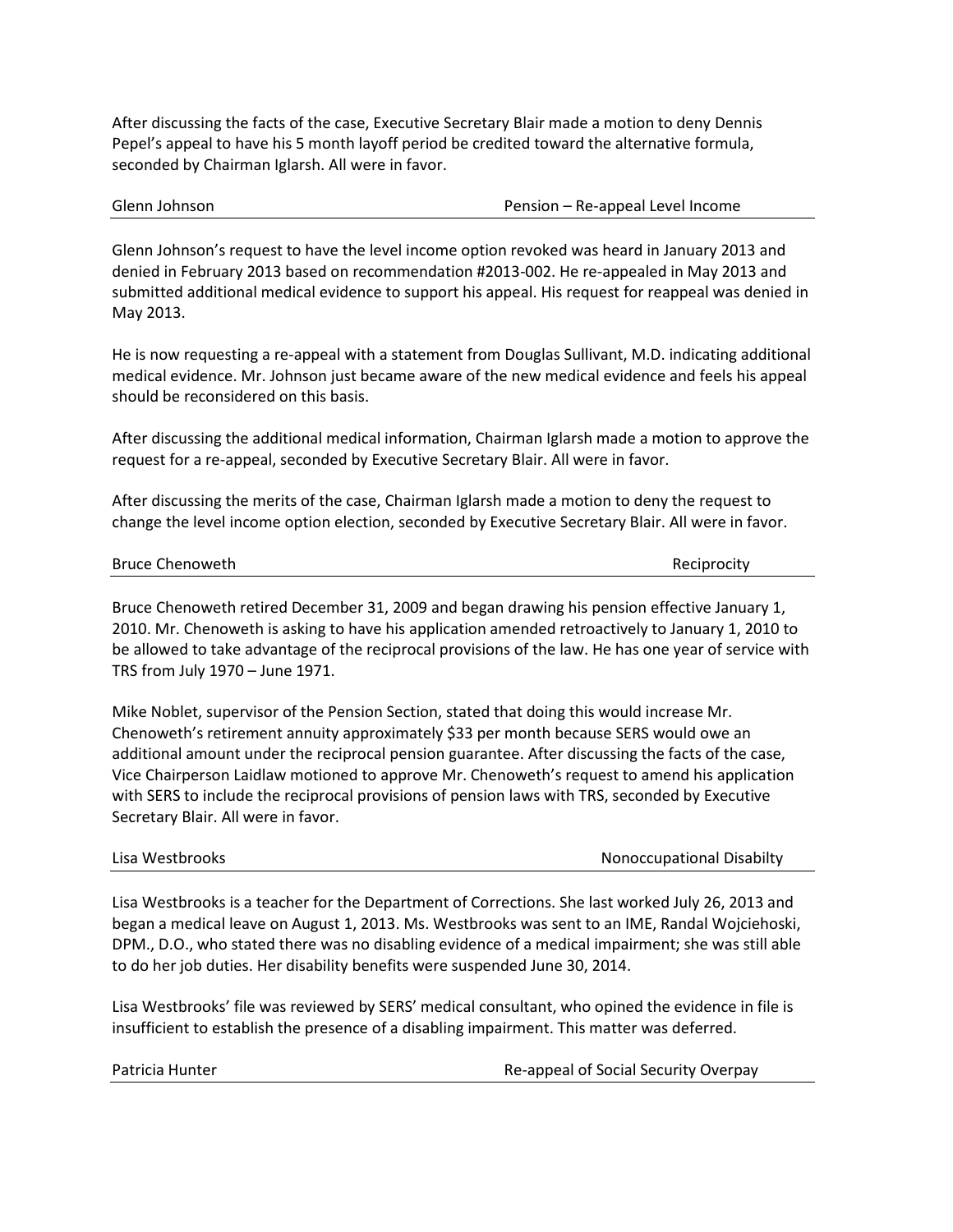Patricia Hunter is asking for a re-appeal of her Social Security overpayment. Ms. Hunter originally appealed her SSA overpayment at the June 2014 Executive Committee. Her appeal was denied.

SERS' Vouchering Section sent Ms. Hunter a contract to repay her SSA overpayment at the rate of \$500 per month. Ms. Hunter has not signed the repayment contract and subsequently returned to work on June 4, 2014.

After discussing the facts of the case, Executive Secretary Blair made a motion to deny the reappeal of Patricia Hunter to appeal the overpayment. The motion was seconded by Vice Chairperson Laidlaw and all were in favor. Ms. Hunter may have an informal conference with staff regarding lowering her overpayment collection rate.

| Wayne Robke |
|-------------|
|-------------|

Overpay – Retroactive Retirement

Wayne Robke works as a business manager for Hill Correctional Center. He last worked on January 17, 2010. He began a medical leave of absence on February 28, 2010.

Mr. Robke turned 66 years of age on October 26, 2012. At this time his nonoccupational disability benefits should have been offset in the amount of \$2,134.00, which is the unreduced retirement benefit he was eligible to receive from Social Security; however, a tickler was not set by SERS and therefore his benefit was not offset. This created an overpayment of \$46,948.00.

Had Mr. Robke been aware that his benefit was to be offset in October of 2012 he would have chosen to take his pension at that time. Mr. Robke is requesting the Executive Committee allow him to retire retroactively, October 2012.

After reviewing the facts of the case, it was recommended to work up different calculation scenarios to see what options Mr. Robke has. This case will be deferred until the next meeting

| V. Policy – Disability Section | Opinion Regarding Offset of Future Medical |
|--------------------------------|--------------------------------------------|
|--------------------------------|--------------------------------------------|

Kathy Yemm, Claims Manager, and Don Williams, Disability Supervisor, have been working on a policy regarding offset of future medical. They suggested to allow for either \$5,000 or \$10,000 without documentation. Anything over \$10,000 would need documentation. Don wrote the following " Issue Memo" with a recommendation to be presented at the September Executive Committee:

When a person suffers a work related accident that effects "part of the body", PPD is paid by the IWCC. The PPD is 60% of the AWW. The SERS is determined by taking the PPD rate (60% of the AWW) times 52 (weeks) divided by 12 (months). This equals the amount of the monthly offset from SERS occupational disability. When figuring what amount of the lump sum settlement will be offset, we subtract attorney fees, expenses, and future medical costs listed in the settlement from the total amount of the settlement.

Once the total offset amount has been collected for the specified period of time, the employee would be eligible to receive the full occupational disability benefit, assuming that all eligibility criteria continues to be met.